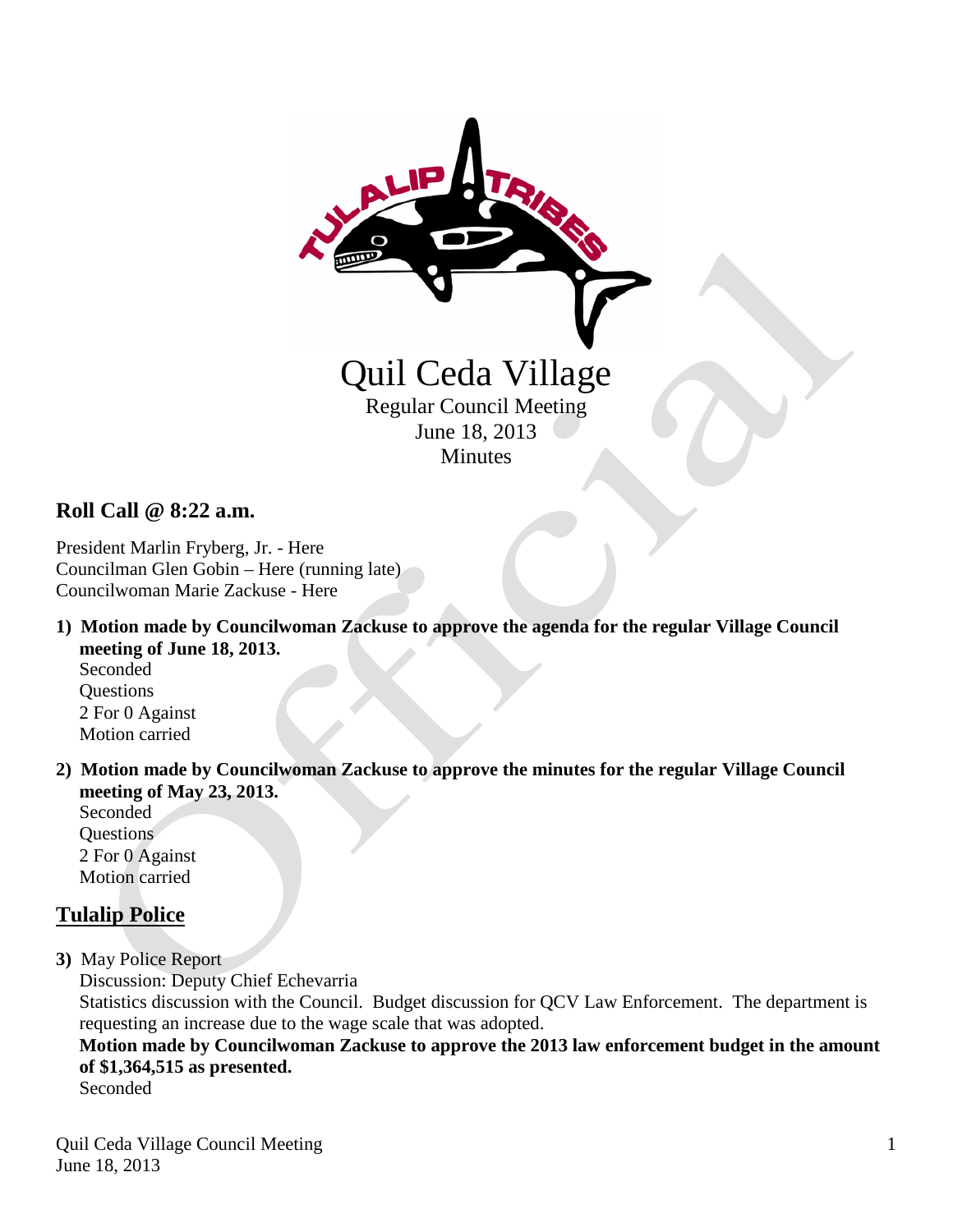**Ouestions**  2 For 0 Against Motion carried

#### **Finance**

**4)** May 31, 2013 Budget Report Discussion: Sarah Johnson; Glen Gobin; Budgets are currently under but the construction season is beginning and those portions of the budget will begin to be used. Broadband is doing better than budget due to the upgrading of equipment and services. Discussion on Tribal Enterprises.

#### **5) Motion made by Councilman Gobin to approve Resolution No. 2013-016 authorizing the transfer of \$4,301,187.00 from the Tax Account to the General Fund Account for operating expenses for the year ending December 31, 2012.**

Seconded

 Questions: The final audit was completed and this is the final dollar amount that is needed to fund the operating expenses for 2012.

 3 For 0 Against Motion carried

**6) Motion made by Councilman Gobin to adopt Resolution No. 2013-017 consenting to increase the credit card limit for Deputy General Manager Martin Napeahi to \$25,000 to be used in accordance with Tribal credit card policies.**

Seconded **Ouestions**  3 For 0 Against Motion carried

# **Health & Safety**

**6)** QCV Health Safety Policy

Discussion: Melissa Cavendar

 The Health and Safety Program is working well with the support of management and staff understanding the importance of a safe working environment. The program must stay strong. This program also provides a new employee orientation before they are put into the work environment. A program is also in place to provide the property safety equipment for staff so there is a consistent type of device or equipment used to protect employees. Ergonomics is another area the policy addresses to create a healthy work environment. We have a program and it is a strong program. Training is on going with staff. Compliance has been a problem and this policy gives the strength to bring employees into compliance if they fail to adhere to the safety standards. This also includes contractors operating within Quil Ceda Village. The contracts will have the language that they will follow all the health and safety policies in the Village. Right now the contractors and workers just go to work. What about an injury? This process needs to be clarified on who the first line of reporting is. At times it is necessary to call 911 first so staff needs to clarify this. Project Managers work with contractors to make sure safety and compliance is ensured. Near misses and injuries do require a UA but all near misses are not reported. WISHA does not apply to the Reservation but OSHA does. TOSHA Code is what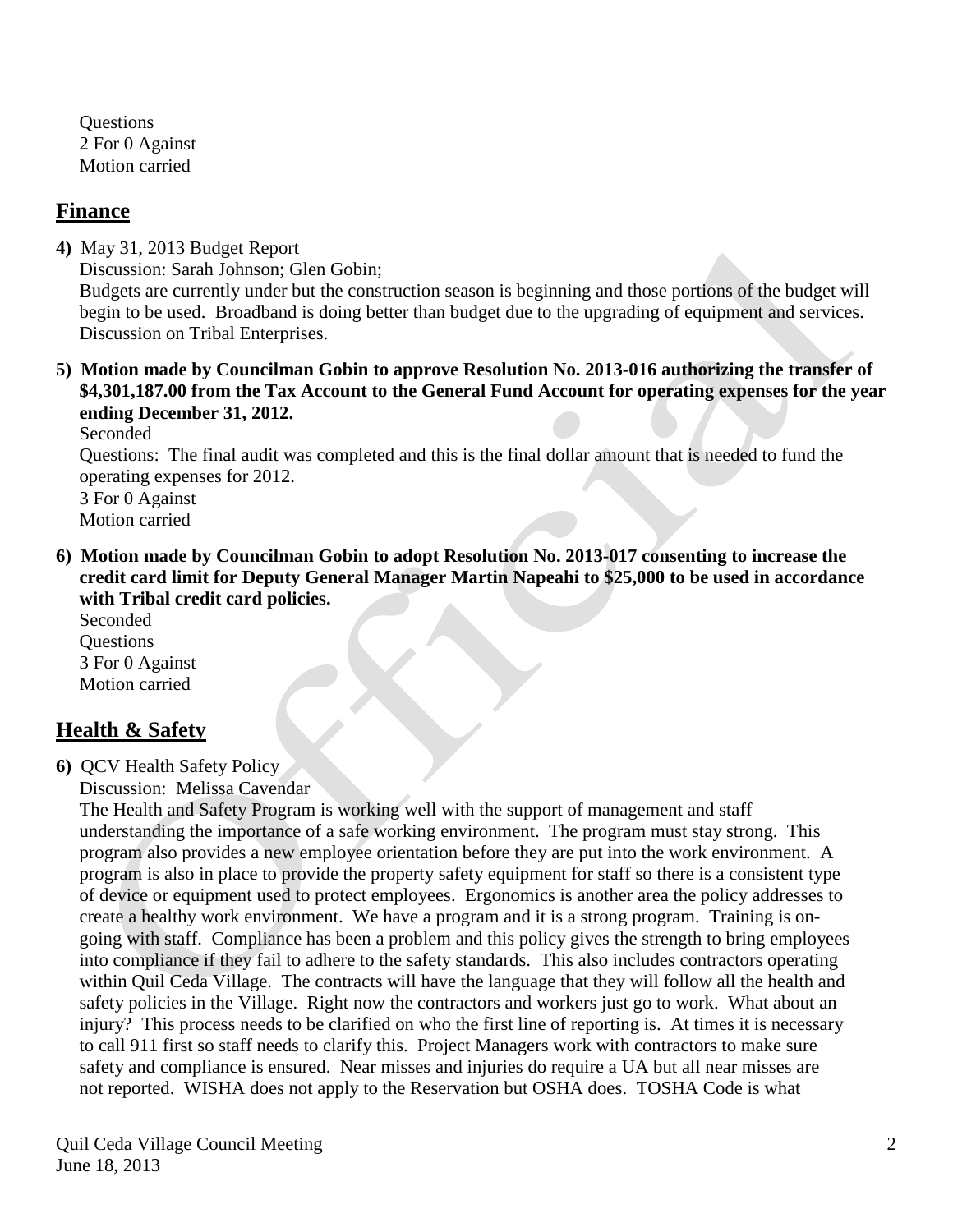applies to the Reservation. A draft document is available and can be brought to the Village next month. The new policy presented today is not adopted. Staff hopes to have it finalized by July for approval by the Council. Everyone from front line staff to supervisors, managers on up must live and breathe this policy every day to make the program successful and keep their work place environment staff. The policy is a good policy.

# **Taxation**

- **7**) Taxation Update
	- Discussion: Mike Taylor; Lisa Koop;

 Meetings are taking place to move forward on the taxation issue. Tribal leaders expended on the history and development of the Village and Tulalip has done all the development on their own. There is also a Federal interest in the Village. Washington State has been approached but there have been no new negotiations between the governments. The Village has been established as a political subdivision of a federally recognized Indian Tribe. This is the Tulalip Reservation and the Tribe and Federal Government have the only interest within these Village boundaries. It is encouraged that a letter be sent to the tribal membership and keeping them informed on the tax issues. The knowledge and message needs to be consistent. The Tulalip Tribes Chairman could work with the Tulalip Community.

**8) Motion made by Councilman Gobin No. 2013-018 authorizing Quil Ceda Village to host the 15th Annual National Intertribal Tax Alliance Reception and provide the shopping bags being held at the Tulalip Resort Casino, August 13-16th in an amount not to exceed \$5,000 with funding to come from the QCV advertising budget.**

 Seconded Questions: 3 For 0 Against Motion carried

# **Fire District**

**9) Motion made by Councilman Gobin to adopt Resolution No. 2013-019 requesting authorization to proceed with creating a fire district within the boundaries of Quil Ceda Village.**

Discussion: Mike Taylor

 Quil Ceda Village needs to collect the fire levy for activities within the Village. Currently the Village is within the Marysville Fire District. The Marysville Fire District provides this service for a fee to Quil Ceda Village. The Village would like to take the step to remove itself from the Marysville Fire District but the State requires that all territory within the State be in a fire district. The Village would like to create its own fire district. The charter is drafted and the new district could have its own equipment or it could contract for a fee for those services. If we separate out and are no longer in the district can another district provide those services? This just lays the foundation for the Village to begin its own services and collect the fees to provide the services within the Village. Neighboring fire districts provide assistance to the other based on agreements all the time.

 Seconded **Questions**  3 For 0 Against Motion carried

#### **Utilities & Environmental Services**

Quil Ceda Village Council Meeting June 18, 2013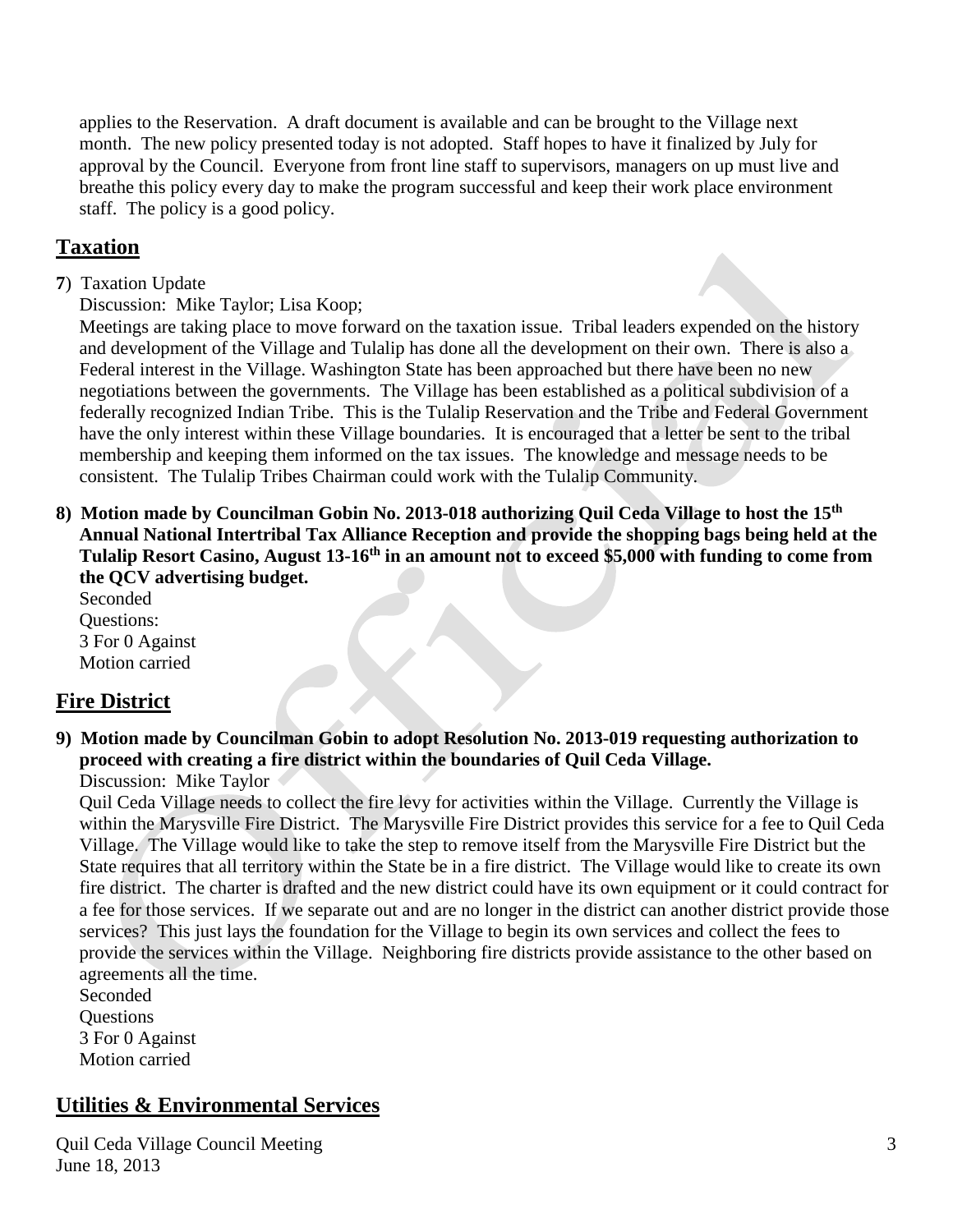**10) Motion made by Council Gobin to adopt Resolution No. 2013-020 authorizing QCV Utilities to design and construct a sanitary sewer main located on 88th Street to 27th Avenue not to exceed \$800,000 with funding to come from the Quil Ceda Village Strategic Plan Fund.**

 Seconded **Ouestions**  3 For 0 Against Motion carried

**11) Motion made by Councilman Gobin to adopt Resolution No. 2013-021 authorizing QCV Utilities to design and construct a sanitary sewer main located on Quil Ceda Boulevard not to exceed \$355,000 with funding to come from the Quil Ceda Village Strategic Plan Fund.**

 Seconded **Ouestions**  3 For 0 Against Motion carried

**12) QCV 4th Street Water & Sewer Service Discussion** 

# **Tulalip Broadband**

**13) Motion made by Councilman Gobin to approve Resolution No. 2013-022 approving the following construction budget for Broadband consisting of the projects identified,**

| <b>Materials and Labor</b>                    | \$201,200 |                                   |
|-----------------------------------------------|-----------|-----------------------------------|
| <b>Standby Power</b>                          | 89,000    |                                   |
| <b>CLEC</b> Support                           | 100,000   |                                   |
| <b>PUD/Frontier</b>                           |           | 140,000 (Total Request \$551,000) |
| to be funded through the 2013 Strategic Fund. |           |                                   |

 **Questions: What is the revenue generation for the additional equipment? It is calculated out over two years. This will increase revenue by about \$70K per year. When the VOIP service is turned on, this will add additional revenue. Part of the equipment costs are for Backup Power Supplies. Telephony service requires that power to be there all the time. The CLEC support is so they can attach to the phone service with a different modem. Currently a modem is \$25 so new installation costs will vary depending on the type of service. Did Broadband get monetary support from CLEC? No, Broadband is connecting to the new CLEC service.** 

 Seconded **Questions**  3 For 0 Against Motion carried

#### **General Manager**

**14)** Out of State Travel

# A**DJOURN**

#### **Minutes approved at the regular Village Council meeting of July 25, 2013.**